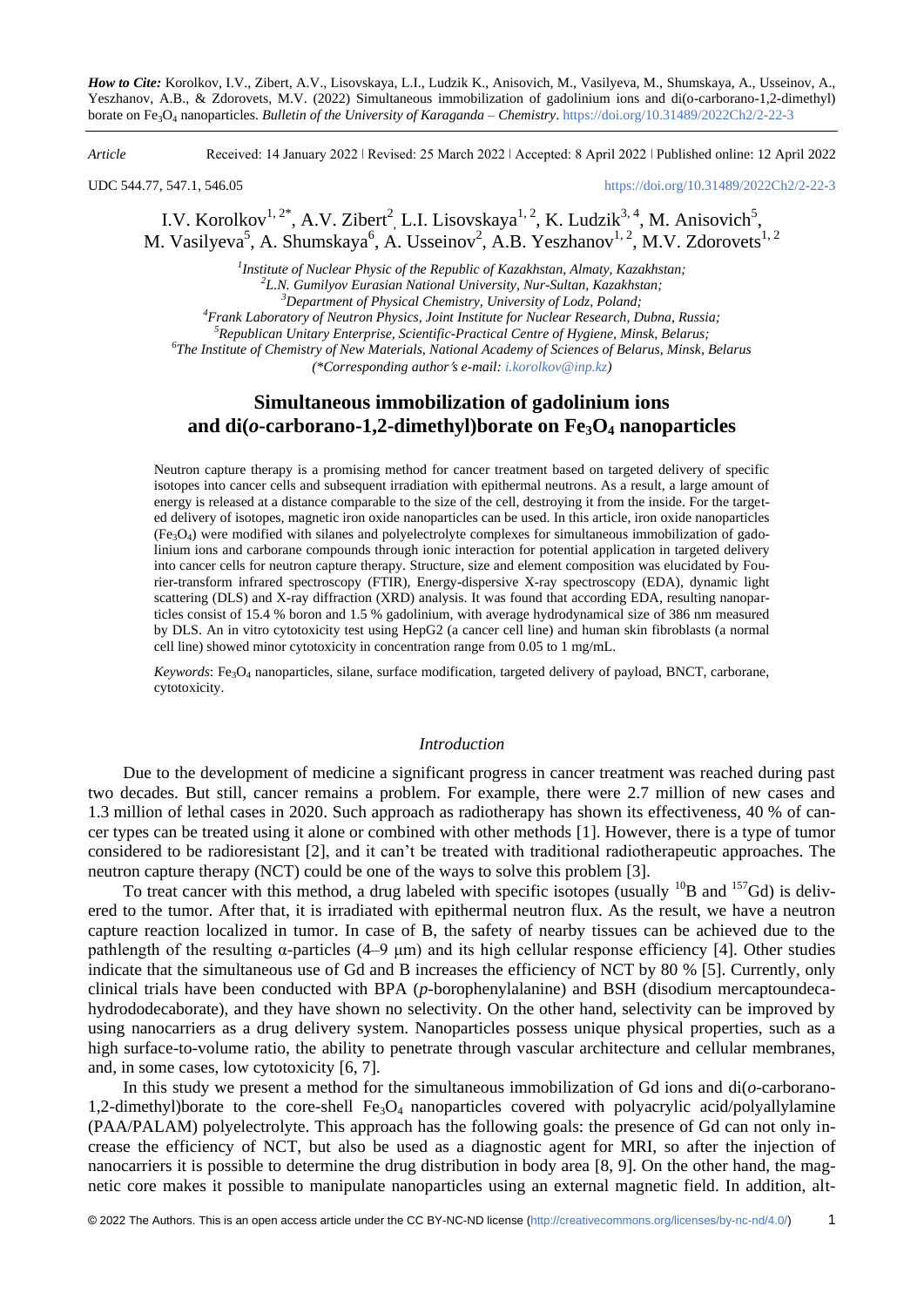hough di(*o*-carborano-1,2-dimethyl)borate has a large number of boron atoms in its structure, it is insoluble in water. Therefore, simple injection it into the blood could be problematic. This problem can be avoided if it is immobilized on the nanocarriers surface. In contrast to our previous study [10], di(*o*-carborano-1,2 dimethyl)borate is bonded to PAA/PALAm trough  $NH_3^+$  groups via ionic bond, which may provide better drug release.

### *Experimental*

### *Reagents and materials*

Iron chloride (II) tetrahydrate, iron chloride (III) hexahydrate, acrylic acid (AA), polyallylamine hydrochloride (PALAm), aluminum oxide, 3-(trimethoxysilyl)propyl methacrylate (TMSPM), 2,2′-azobis(2 methylpropionamidine) dihydrochloride (AAPH), gadolinium (III) nitrate hexahydrate were purchased at Sigma-Aldrich (Germany). Ethanol, methanol, benzene, *o*-xylol, diethyl ether, hydrochloric acid, ammonium hydroxide aqueous solution, NaOH, and ethyl acetate were analytical grade (Russia).

*Synthesis of iron oxide nanoparticles and its modification*

 $Fe<sub>3</sub>O<sub>4</sub>$  nanoparticles (NPs) were synthesized by the precipitation method described in our previously published work [10]. Fe<sub>3</sub>O<sub>4</sub> nanoparticles were modified according to the scheme presented in Figure 1.



Figure 1. Schematic representation of iron oxide NPs modification, and gadolinium and carborane immobilization via ionic interaction

To form methacrylate groups on iron oxide nanoparticles, 1 g of Fe<sub>3</sub>O<sub>4</sub> NPs was added to a solution of 100 ml *o*-xylol, then it was ultrasonicated for 2 hrs, and bubbled with argon. After that, 3 ml of 3-(trimethoxysilyl)propyl methacrylate was dropped under vigorous stirring, then the reaction was heated to 80 °C and continued for 5 h. The precipitate was magnetically separated and washed with *o*-xylol and diethyl ether.

Then, for acrylic acid grafting, 1g of  $Fe<sub>3</sub>O<sub>4</sub>$  NPs with methacrylate groups was ultrasonicated in 50 % ethanol (90 ml) for fine desperation and degassing, moreover, argon was bubbled during 15–20 min to remove oxygen. 10 ml of purified AA and 0.05 g of thermal initiator 2,2′-azobis(2-methylpropionamidine) dihydrochloride (AAPH) were added to the solution. Reaction was heated to 80 °C and kept at this temperature during 24 h. After that, obtained precipitate was magnetically separated and washed with water several times.

To form a polyelectrolyte complex on modified nanoparticles, 1 g of grafted NPs was ultrasonicated in a 0.012 g/ml of polyallylamine solution for desperation for 2 h and then shaken using tube shaker for 24 h.

Then, Gd ions formed complexes from 0.016 g/ml of gadolinium (III) nitrate solution in ethanol and were shaken for 48 hrs. Samples were washed several times in ethanol and water, and magnetically separated from the solution.

*Synthesis of di(o-carborano-1,2-dimethyl)borate*

0.62 g (0.01 M) of an aqueous solution of boric acid was added to 4.08 g (0.02 M) of a dioxane solution of 1,2-bis(oxymethyl)-*o*-carborane, and the reaction was stirred for 2 h. The precipitate was filtered. The extract was dried over Na<sub>2</sub>SO<sub>4</sub> and evaporated. The yield was 3.58 g (86 %), m.p.  $>$  400 °C.

FTIR (v, cm<sup>-1</sup>): 3000 (CH), 2625, 2596, 2568 (BH), 1350 (B-O).

NMR<sup>1</sup>H (DMSO-d6, δ, ppm): 0.3–3.7 (m., 20H, B–H); 4.02 (s., 8H, CH<sub>2</sub>).

NMR <sup>11</sup>B (DMSO-d6,  $\delta$ , ppm): 4.47 (s., 1B, B–O); 4.66 (s., 6B, B–H); 11,29 (s., 14B, B–H).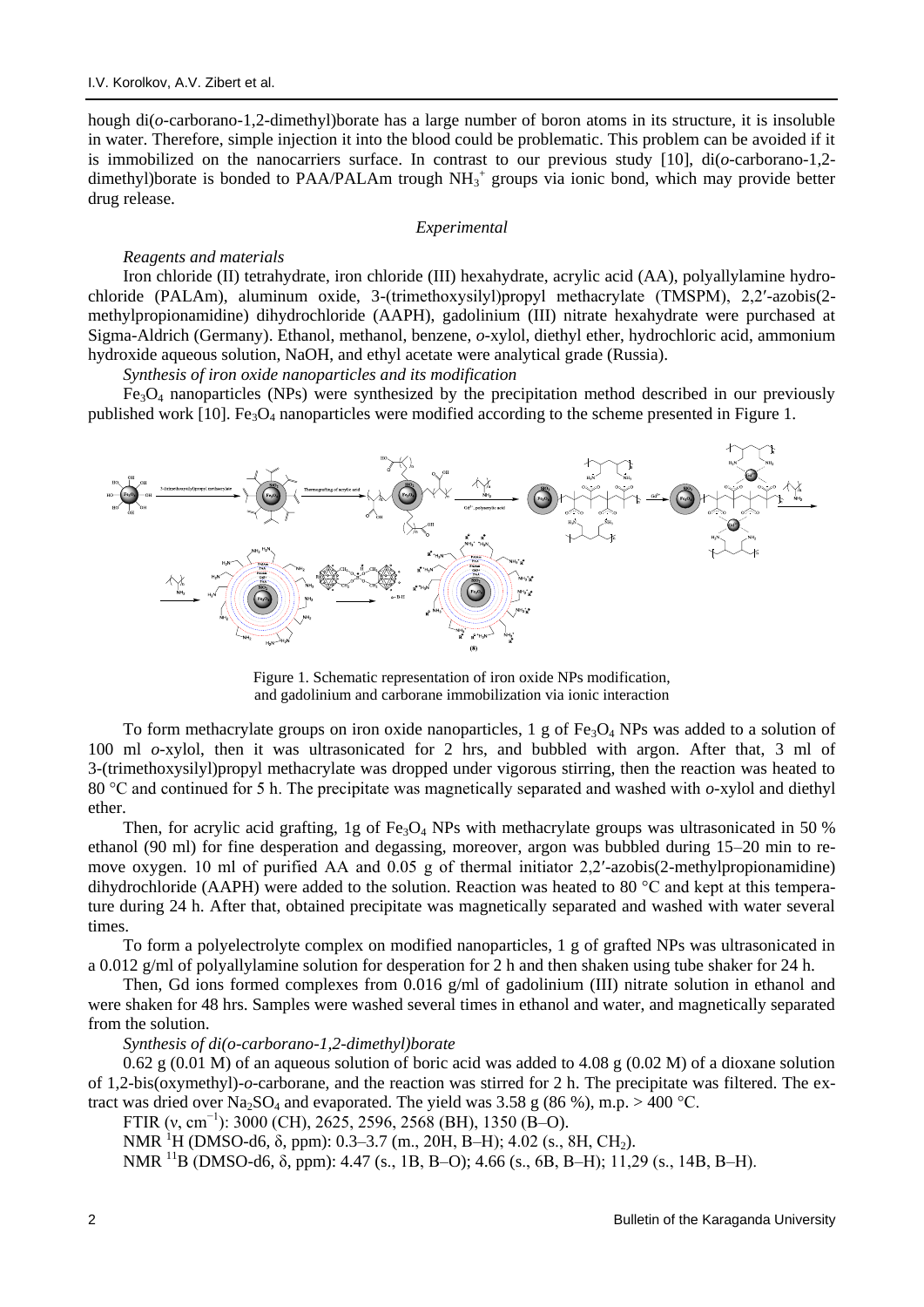### *Complexation of di(o-carborano-1,2-dimethyl)borate on modified Fe3O<sup>4</sup>*

1 g of NPs was dispersed in 0.5 % solution of di(*o*-carborano-1,2-dimethyl)borate in CH3COOC2H<sup>5</sup> for 1 h and then it was additionally shacked for 1 h. The samples were washed several times in ethyl acetate and aceton, magnetically separated from the solution, and dried.

### *Methods of characterization*

InfraLum FT-08 FTIR (Russia) was used to record FTIR spectra in KBr pellets. The scanning range was 4000–400 cm<sup>-1</sup>, the resolution was 2 cm<sup>-1</sup>, and the number of scans was 25.

Hitachi TM 3030 (Japan) was used for EDA. Samples was magnetron sputtered with gold before the analysis.

D8 ADVANCE ECO diffractometer (Germany) was used for X-ray diffraction analysis. To identify the phases and study the crystal structure, the software BrukerAXSDIFFRAC.EVAv.4.2 and the international database ICDD PDF-2 were used.

ZetaSizer Nano-ZS (United Kingdom) was used for evaluation of average hydrodynamical size and zeta potential at different pH.

To determine the concentration of carboxyl groups, a colorimetric assay was applied [11]. The concentration of carboxyl groups was determined using the toluidine blue.

*Cytotoxicity Assay*

Cytotoxicity was evaluated using HepG2 cancer cell line and human skin fibroblasts as normal cells. Cells were grown in a CO<sub>2</sub> incubator (Herra Cell) at 37 °C, 5 % CO<sub>2</sub>, 80 % relative humidity on 96-well plates (50–70 thousand cells/ml was the seed concentration). Samples of NPs dissolved in Fetal Bovine Serum were added to wells with adherent cells (second day of cultivation). After 24-hours of sample exposure, total cell mitochondrial dehydrogenase activity in each well was measured photometrically in the methyltetrazolium test (MTT).

### *Results and Discussion*

The surface of Fe<sub>3</sub>O<sub>4</sub> nanoparticles was functionalized according to the scheme presented in Figure 1, in order to immobilize gadolinium ions and carborane compounds. At the first stage, iron oxide nanoparticles were covered with silane shell using 3-(trimethoxysilyl)propyl methacrylate (TMSPM) by reaction of hydrolysis and condensation. This reaction is based on the removal of CH<sub>3</sub>O- from alkoxysilane and attaching it to the OH group of Fe<sub>3</sub>O<sub>4</sub> nanoparticles. The reaction temperature of 80<sup>°</sup>C makes it possible to effectively remove the reaction product (methanol), forming an azeotropic mixture with xylene. The FTIR spectra presented in Figure 2 confirm the formation of Si-O-Si and C=C bonds at 1175, 1015 cm<sup>-1</sup> and 1640 cm<sup>-1</sup>. Also Si-OH bond was detected at 935 cm<sup>-1</sup>, it points to incompleteness of polycondensation reaction [12, 13]. EDA detected silicon in elemental composition.

At the second stage, thermoinitiated graft polymerization of acrylic acid (AA) was performed on silanized iron oxide nanoparticles. The effect of reaction time, temperature, concentration of initiator and monomer on the efficiency of graft polymerization was studied. Taking into account the solubility of monomer and initiator, and the good dispersion of NPs, 50 % ethanol is the optimal solvent.

The main peaks in the FTIR spectra, which can be seen after graft polymerization on iron oxide NPs, appear at 2950 cm<sup>-1</sup> (C–H), and at 1725 cm<sup>-1</sup> (C=O of carboxyl group). The amount of grafted polymeric chains can be evaluated using ratio of intensities or area under the peak at 575 cm<sup>-1</sup> (Fe–O) and  $1725 \text{ cm}^{-1}$ (C=O of PAA) [14]. The results are presented in Table 1. The amount of grafted polymer chain continuously increased with time and decreased with the increase in the concentration of monomer due to homopolymerization but not grafting. Additionally, colorimetric assay was used to evaluate concentration of carboxylic group on modified nanoparticles. Concentration of COOH groups was 174.61 μM/g (at 0.03125 % AAPH, 10 % AA and 24 hour reaction time). This additionally confirms the grafting of PAA on the surface of nanoparticles.

Then, the samples were soaked in PAlAm solution to form polyelectrolyte layer on the surface of NPs. In the FTIR spectra, the peaks were detected at around  $1500-1600$  cm<sup>-1</sup>, which may be related to COO<sup>-</sup> and NH<sub>3</sub><sup>+</sup>, 3340 cm<sup>-1</sup> (O–H/N–H), 1635 cm<sup>-1</sup> (N–H stretching), 1452 cm<sup>-1</sup> (C–H stretching) and 1178 cm<sup>-1</sup> (C–N stretching) [12].

After the formation of polyelectrolyte complexes, the immobilization of Gd ions from its nitrate salt was performed. After the complexation of Gd ions and the formation of chelates, as presented in Figure 1, the FTIR spectra show a shift of the peak of the COO<sup>–</sup> group from 1319 to 1399 cm<sup>-1</sup>. A peak was in addition recorded at 1386 cm<sup>-1</sup> (NO<sub>3</sub><sup>-</sup>) with low intensity. 2.9 % gadolinium has also been found in the EDA.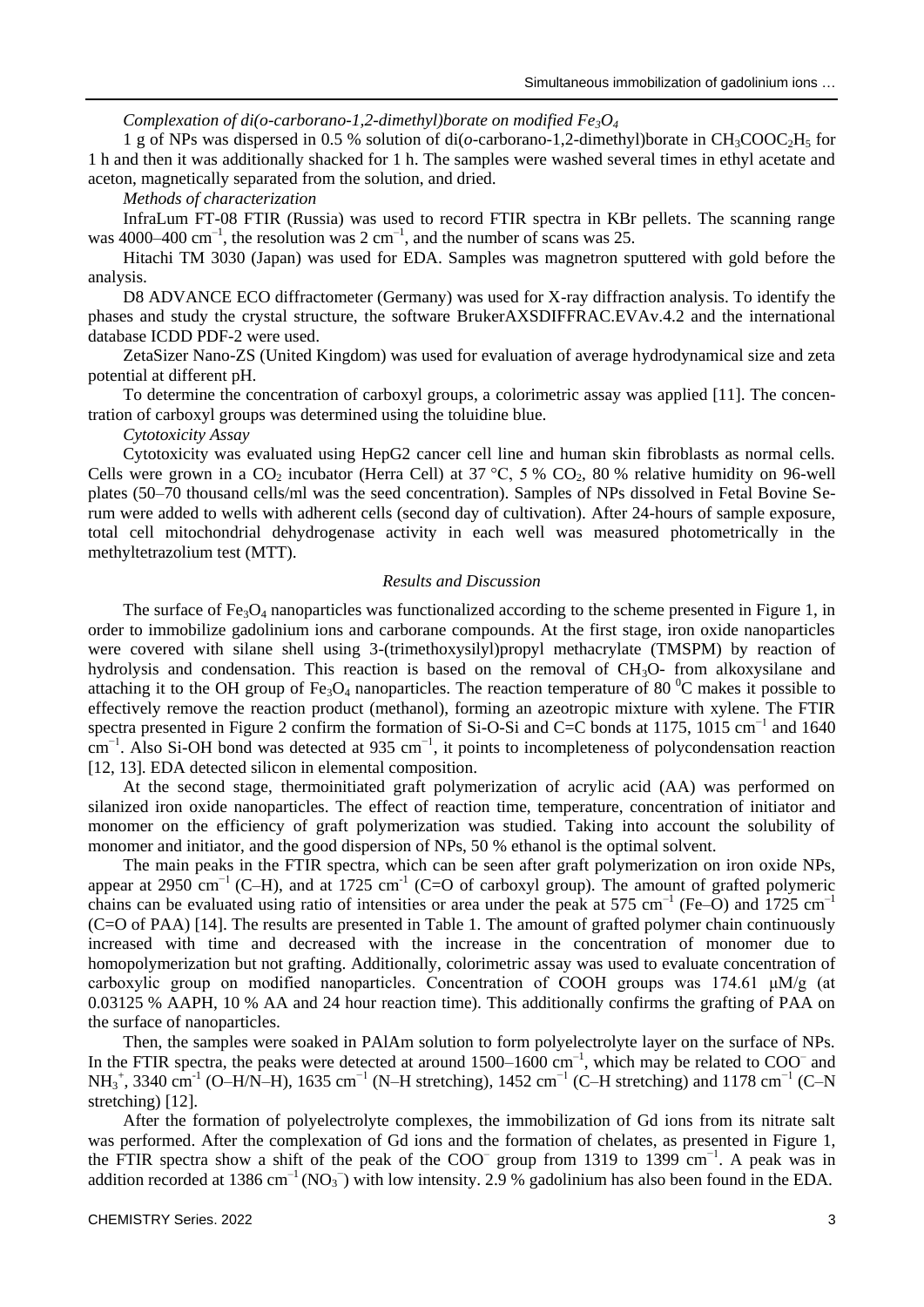Table 1



**Effect of different parameters on efficiency of PAA grafting**



Figure 2. FTIR spectra of  $Fe<sub>3</sub>O<sub>4</sub>$  at different stages of modification and carborane immobilization

After that, a second layer of polyelectrolyte was formed for attaching the di(*o*-carborano-1,2-dimethyl)borate through ionic interaction, while in our recent article [10], attaching of carborane diborate was performed by covalent bonding. A new peak at around 2600 cm<sup>-1</sup> (B–H stretching) of diborate [15] was detected in the FTIR spectra. Moreover, B was found in EDA in the amount of 15.4 at.%. This sample was also characterized by DLS analyses to evaluate hydrodynamic diameters and zeta potential at different pH. Results are presented in Figure 3. It was found out that the average hydrodynamic diameter of the  $Fe<sub>3</sub>O<sub>4</sub>$ TMSPMS-PAA/PAlAm-Gd-diborate sample is 386 nm. DLS analyzes the solvated state of the sample, in which H<sub>2</sub>O molecules associate with nanoparticle [16], it should also be noted that the obtained sample is unstable and tends to agglomerate, so it is necessary to find a method for suspension stabilization (for instance, surfactants can be used for this purpose). The results of zeta potential measurements at different pH are presented in Figure 3b. It is clearly seen that the modified samples are negatively charged at pH range of 3.5–7.5 due to an excess of negatively charged carboxylic groups of the grafted polyacrylic acid.



Figure 3. Size distribution (*a*) and zeta-potential as function of pH (*b*) of Fe<sub>3</sub>O<sub>4</sub>-TMSPM-PAA/PALAm-Gd-diborate

The results of XRD analysis of the initial  $Fe<sub>3</sub>O<sub>4</sub>$  and after diborate immobilization are presented in Figure 4. The diffraction patterns are characteristic for polycrystalline-like nanopowders, moreover there are disordered regions that are typical for oxide nanoparticles synthesized by wet chemistry. Full-profile analysis shows that the presented peaks are attributed to cubic phase of magnetite with broadened reflections, in addition, the presence of altered positions of the interplanar distances indicates the disordering of the structure.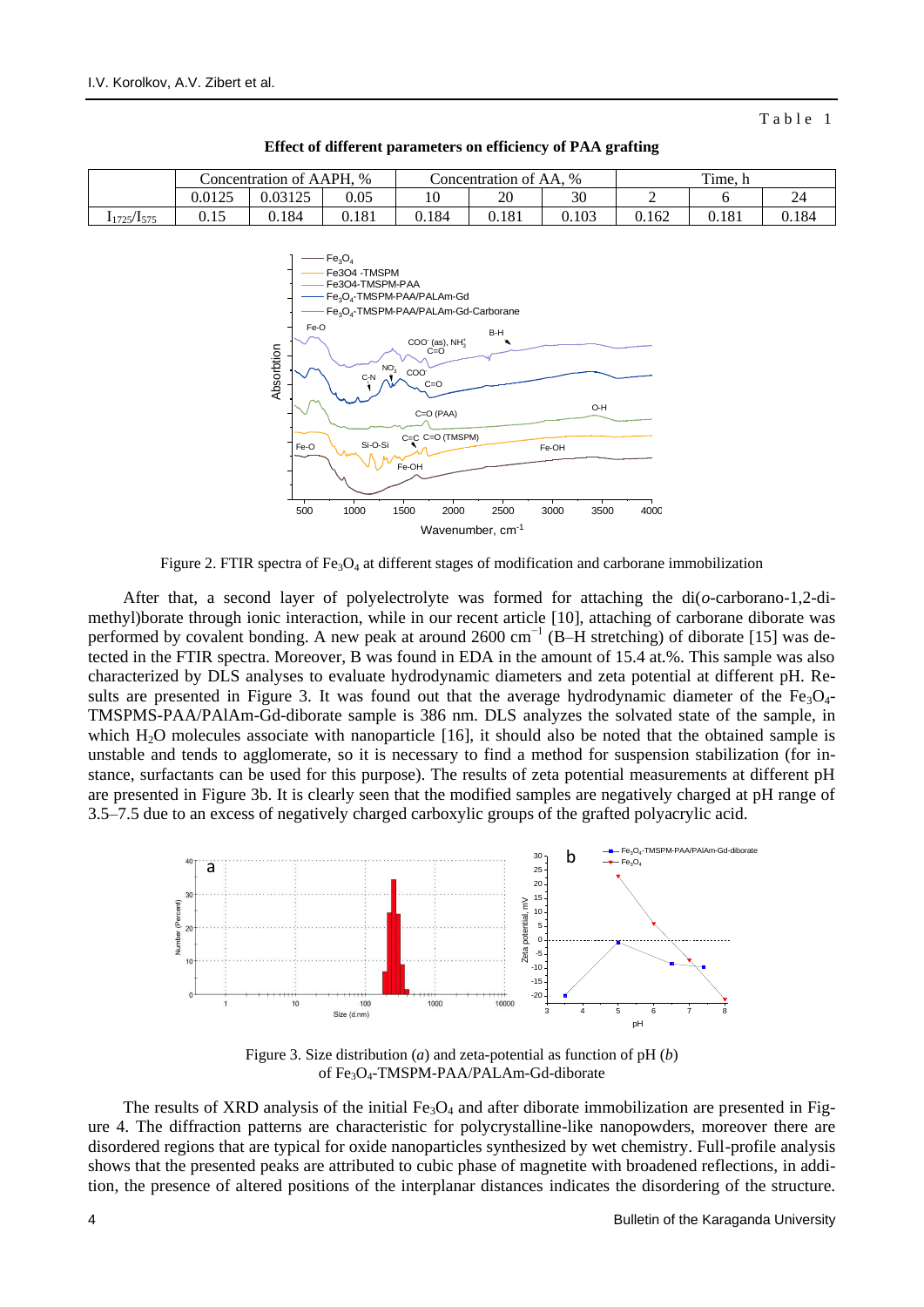Modification is accompanied by partial ordering and an increase in the intensity of diffraction reflections due to changes in the stoichiometry and defect structures. It is well known that  $Fe<sub>3</sub>O<sub>4</sub> NPs$  are characterized by a large number of disordered regions [13, 17].



Figure 4. XRD patterns of: 1) initial Fe<sub>3</sub>O<sub>4</sub>; 2) Fe<sub>3</sub>O<sub>4</sub>-TMSPM-PAA/PAlAm-Gd-diborate

Table 3 shows the results of XRD analysis; the stoichiometry was calculated according to method presented in [18]. It is seen that Fe (II) oxidizes after modification and diborate immobilization. Thus, the initial NPs have the Fe<sub>2.88</sub>O<sub>4</sub> stoichiometry, and the final NPs have Fe<sub>2.78</sub>O<sub>4</sub> stoichiometry.

Table 3

**Data of XRD analysis**

| Sample                         |               | Lattice parameter, $\AA$   Crystalline size, nm | Degree of structural<br>ordering, % | Stoichiometry  |
|--------------------------------|---------------|-------------------------------------------------|-------------------------------------|----------------|
| Fe <sub>3</sub> O <sub>4</sub> | $a = 8.29402$ | 10.5                                            | 53.6                                | $Fe_{2.88}O_4$ |
| $Fe3O4$ -TMSPM-PAA/            | $a = 8.30408$ | 21.5                                            | 59.7                                | $Fe_{2.78}O_4$ |
| PALAm-Gd-diborate              |               |                                                 |                                     |                |

The cytotoxicity of  $Fe<sub>3</sub>O<sub>4</sub>-TMSPM-PAA/PALAm-Gd-diborate nanoparticles was elucidated by cell via$ tality by the example of HepG2 and human fibroblasts cell lines. Results are presented in Figure 5.



Figure 5. Cell viability after incubation depends of NPs concentrations for HepG2 and human fibroblast cell lines

The cytotoxicity of  $Fe_3O_4/TMSPM/PAA/PALAm/Gd-diborate$  towards HepG2 and human fibroblasts is low even at the heist concentration of 1 mg/mL, so, it is not possible to determinate the  $IC_{50}$  for the considered cell lines. Thus, the obtained nanoparticles can be further studied for targeted delivery of di(*o*-carborano-1,2-dimethyl) borate for BNCT.

#### *Conclusions*

This study present the results of simultaneous immobilization of gadolinium ions and carborane compound on modified iron oxide nanoparticles through ionic interaction. Average hydrodynamic radius of the prepared nanoparticles was 386 nm, the boron content was 15.4 %, and the Gd content was 1.5 % according to EDA. An *in vitro* test using HepG2 (cancer cell) and human fibroblasts (normal cell line) showed minor cytotoxicity in concentration range from 0.05 to 1 mg/mL.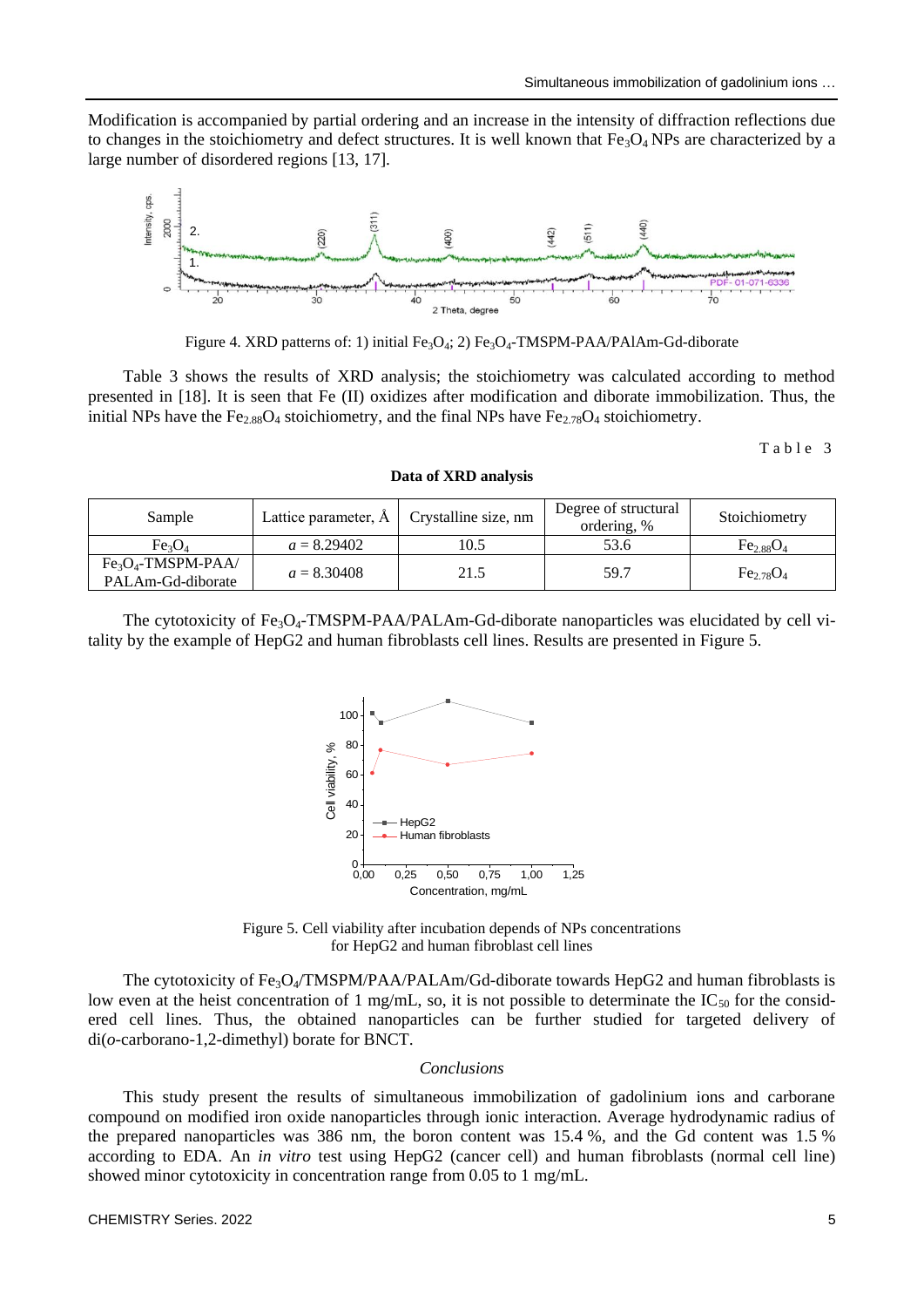#### *Acknowledgments*

This study was funded by the Ministry of Education and Science of the Republic of Kazakhstan (grant No AP08051954) and grant #M20MC-024 of The Belarusian Republican Foundation for Fundamental Research.

#### References

1 Grilo, A.M., Santos, B., Baptista, I., & Monsanto, F. (2021). Exploring the cancer patients' experiences during external radiotherapy: A systematic review and thematic synthesis of qualitative and quantitative evidence. *European Journal of Oncology Nursing*, *52*, 101965.<https://doi.org/10.1016/j.ejon.2021.101965>

2 Cohen-Jonathan-Moyal, Vendrely, V., Motte, L., Balosso, J., & Thariat, J. (2020). Radioresistant tumours: From identification to targeting. *Cancer/Radiotherapie*, *24* (6–7), 699–705.<https://doi.org/10.1016/j.canrad.2020.05.005>

3 Vares, G., Jallet, V., Matsumoto, Y., Rentier, C., Takayama, K., Sasaki, T., Hayashi, Y., Kumada, H., & Sugawara, H. (2020). Functionalized mesoporous silica nanoparticles for innovative boron-neutron capture therapy of resistant cancers. *Nanomedicine: Nanotechnology, Biology, and Medicine*, *27*, 102195. <https://doi.org/10.1101/471128>

4 Issa, F., Ioppolo, J.A., & Rendina, L.M. (2013). Boron and Gadolinium Neutron Capture Therapy. *Comprehensive Inorganic Chemistry II (Second Edition): From Elements to Applications*, *3*(9), 877–900. [https://10.1016/C2009-0-63454-1](https://10.0.3.248/C2009-0-63454-1)

5 Yoshida, F., Yamamoto, T., Nakai, K., Zaboronok, A., & Matsumura, A. (2015). Additive effect of BPA and Gd-DTPA for application in accelerator-based neutron source. *Applied Radiation and Isotopes*, *106*, 247–250. <https://doi.org/10.1016/j.apradiso.2015.07.030>

6 Huang, S., Li, C., Cheng, Z., Fan, Y., Yang, P., Zhang, C., Yang, K., & Lin, J. (2012). Magnetic Fe<sub>3</sub>O<sub>4</sub>@mesoporous silica composites for drug delivery and bioadsorption. *Journal of Colloid And Interface Science*, *376*(1), 312–321. <https://doi.org/10.1016/j.jcis.2012.02.031>

7 García-Fernández, A., Sancenón, F., & Martínez-Máñez, R. (2021). Mesoporous silica nanoparticles for pulmonary drug delivery. *Advanced Drug Delivery Reviews*, *177*, 113953[. https://doi.org/10.1016/j.addr.2021.113953](https://doi.org/10.1016/j.addr.2021.113953)

8 Farhood, B., Samadian, H., Ghorbani, M., Zakariaee, S. S., & Knaup, C. (2018). Physical, dosimetric and clinical aspects and delivery systems in neutron capture therapy. *Reports of Practical Oncology and Radiotherapy*, *23*(5), 462–473. <https://doi.org/10.1016/j.rpor.2018.07.002>

9 Lee, W., Jung, K.H., Park, J.A., Kim, J.Y., Lee, Y.J., Chang, Y., & Yoo, J. (2021). In vivo evaluation of PEGylated-liposome encapsulating gadolinium complexes for gadolinium neutron capture therapy. *Biochemical and Biophysical Research Communications*, *568*, 23–29. <https://doi.org/10.1016/j.bbrc.2021.06.045>

10 Korolkov, I.V., Zibert, A.V., Lissovskaya, L.I., Ludzik, K., Anisovich, M., Kozlovskiy, A.L., Shumskaya, A.E., Vasilyeva, M., Shlimas, D.I., Jażdżewska, M., Marciniak, B., Kontek, R., Chudoba, D., & Zdorovets, M.V. (2021). Boron and gadolinium loaded Fe3O<sup>4</sup> nanocarriers for potential application in neutron cancer therapy. *International Journal of Molecular Sciences*, *22*(16), 8687.<https://doi.org/10.3390/ijms22168687>

11 Ho, A., Ho, K., Thiele, T., & Schedler, U. (2012). Scope and Limitations of Surface Functional Group Quanti Fi Cation Methods: Exploratory Study with Poly(Acrylic Acid)-Grafted Micro- and Nanoparticles. *Journal of American Chemical Society, 134* (19), 8268–8276.<https://doi.org/10.1021/ja302649g>

12 Shahbazi, M., Bahari, A., & Ghasemi, S. (2016). Studying saturation mobility, threshold voltage, and stability of PMMA-SiO2-TMSPM nano-hybrid as OFET gate dielectric. *Synthetic Metals*, *32*, 100–108.<https://doi.org/10.1088/1361-6528/aa87fa>

13 Korolkov, I.V., Ludzik, K., Lisovskaya, L.I., Zibert, A.V., Yeszhanov, A.B., & Zdorovets, M.V. (2021). Modification of magnetic Fe3O<sup>4</sup> nanoparticles for targeted delivery of payloads. *Bulletin of the Karaganda University. "Chemistry" Series*, *101*(1), 99–108.<https://doi.org/10.31489/2021Ch1/99-108>

14 Purwar, R., Rajput, P., Srivastava, C.M. (2014). Composite Wound Dressing for Drug Release. *Fibers and Polymers, 15*(7), 1422–1428[. https://doi.org/10.1007/s12221-014-1422-2](https://doi.org/10.1007/s12221-014-1422-2)

15 Yue, J., Li, Y., Zhao, Y., Xiang, D., & Dai, Y. (2016). Thermal degradation behavior of carborane-containing phenylethynyl terminated imide systems. *Polymer Degradation and Stability*, *129*, 286–295. <https://doi.org/10.1016/j.polymdegradstab.2016.05.006>

16 Eaton, P., Quaresma, P., Soares, C., Neves, C., de Almeida, M.P., Pereira, E., & West, P. (2017). A direct comparison of experimental methods to measure dimensions of synthetic nanoparticles. *Ultramicroscopy*, *182*, 179–190. <https://doi.org/10.1016/j.ultramic.2017.07.001>

17 Kozlovskiy, A.L., Ermekova, A.E., Korolkov, I.V., Chudoba, D., Jazdzewska, M., Ludzik, K., Nazarova, A., Marciniak, B., Kontek, R., Shumskaya, A.E., & Zdorovets, M.V. (2019). Study of phase transformations, structural, corrosion properties and cytotoxicity of magnetite-based nanoparticles. *Vacuum*, *163*, 236–247[. https://doi.org/10.1016/j.vacuum.2019.02.029](https://doi.org/10.1016/j.vacuum.2019.02.029)

18 Bondarenko, L.S., Kovel, E.S., Kydralieva, K.A., Dzhardimalieva, G.I., Illés, E., Tombácz, E., Kicheeva, A.G., & Kudryasheva, N.S. (2020). Effects of modified magnetite nanoparticles on bacterial cells and enzyme reactions. *Nanomaterials*, *10*(8), 1499. <https://doi.org/10.3390/nano10081499>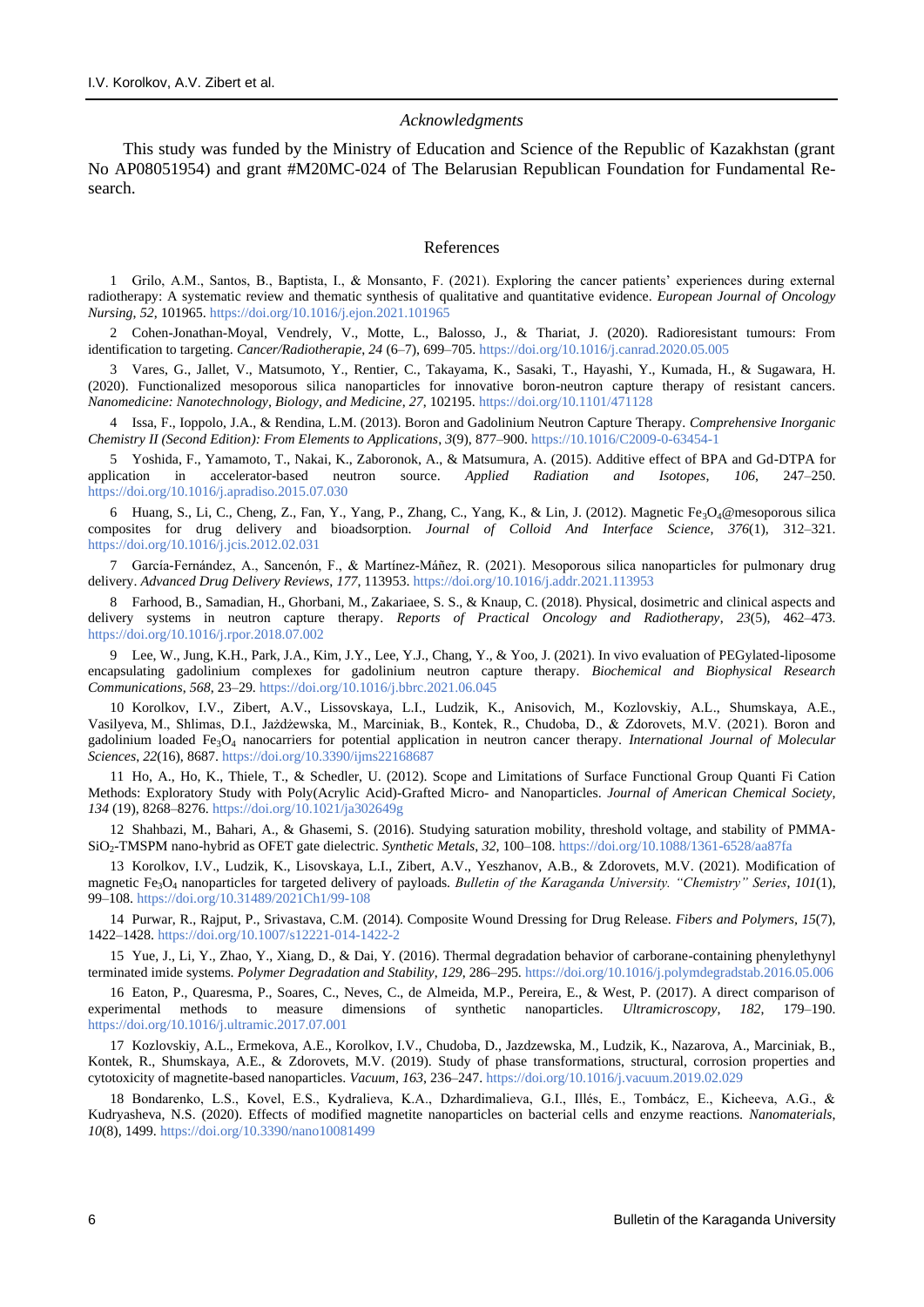## И.В. Корольков, А.В. Зиберт, Л.И. Лисовская, К. Луджик, М. Анисовчи, М. Васильева, А.Б. Есжанов, М.В. Здоровец

## **Fe3O<sup>4</sup> нанобөлшектеріне ди(***о***-карборан-1,2-диметил)борат және гадолиний иондарды қатар иммобилизациялау**

Нейтронды басып алу терапиясы — рак клеткаларына арнайы изотоптарды мақсатты түрде жеткізуге және эпитермиялық нейтрондармен кейіннен сәулелендіруге негізделген қатерлі ісік ауруын емдеудің перспективті әдісі. Нәтижесінде жасушаның өлшемімен салыстырылатын қашықтыққа үлкен мөлшерде энергия бөлініп, оны ішінен жояды. Изотоптарды мақсатты жеткізу үшін магниттік темір оксидінің нанобөлшектерін пайдалануға болады. Бұл мақалада темір оксиді (Fe3O4) нанобөлшектері нейтронды ұстау терапиясы қатерлі ісік жасушаларының мақсатты жеткізуде әлеуетті пайдалану үшін иондық өзара әрекеттесу арқылы гадолиний иондары мен карборан қосылыстарын бір уақытта иммобилизациялау үшін силандармен және полиэлектролиттік кешендермен модификацияланды. Құрылымы, өлшемі және элементтік құрамы инфрақызыл спектроскопия (ИҚ), энергетикалық дисперсиялық рентгендік спектроскопия (ЭДА), динамикалық жарық шашырауы және рентгендік фазалық талдау арқылы зерттелді. Алынған нанобөлшектердің құрамында 15,4 % бор және 1,5 % гадолиний бар (ЭДА мәліметтері бойынша), олардың орташа гидродинамикалық өлшемі 386 нм (DLS деректері бойынша). HepG2 (қатерлі ісік жасушаларының желісі) және адам терісінің фибробласттары (қалыпты жасуша сызығы) қолданылған in vitro зерттеулер 0,05–1 мг/мл концентрация диапазонында төмен цитотоксикалықты көрсетеді.

*Кілт сөздер:* Fe3O<sup>4</sup> нанобөлшектері, силан, беттік модификациялау, пайдалы жүктемені мақсатты жеткізу, БНҰТ, карборан, цитотоксикалық.

> И.В. Корольков, А.В. Зиберт, Л.И. Лисовская, К. Луджик, М. Анисовчи, М. Васильева, А.Б. Есжанов, М.В. Здоровец

## **Одновременная иммобилизация ионов гадолиния и ди(***о***-карборано-1,2-диметил)бората на наночастицы Fe3O<sup>4</sup>**

Нейтронозахватная терапия — перспективный метод лечения рака, основанный на адресной доставке специфических изотопов в раковые клетки и последующем облучении эпитепловыми нейтронами. В результате выделяется большое количество энергии на расстояние, сравнимое с размером клетки, разрушая ее изнутри. Для адресной доставки изотопов могут быть использованы магнитные наночастицы оксида железа. В данной статье наночастицы оксида железа (Fe3O4) были модифицированы силанами и полиэлектролитными комплексами для одновременной иммобилизации ионов гадолиния и карборановых соединений посредством ионного взаимодействия для потенциального применения в целевой доставке в раковые клетки для нейтронно-захватной терапии. Структура, размер и элементный состав были изучены с помощью инфракрасной спектроскопии (ИК), энергодисперсионной рентгеновской спектроскопии (ЭДА), динамического рассеяния света и рентгенофазового анализа. Полученные наночастицы содержат 15,4 % бора и 1.5 % гадолиния (по данным EDA), а их средний гидродинамический размер составляет 386 нм (по данным DLS). In vitro исследования с использованием HepG2 (линия раковых клеток) и фибробласты кожи человека (нормальная линия клеток) показывает низкую цитотоксичность в диапазоне концентраций 0,05–1 мг / мл.

*Ключевые слова*: Наночастицы Fe3O4, силан, модификация поверхности, адресная доставка полезного груза, БНЗТ, карборан, цитотоксичность.

## Information about authors

*Korolkov, Ilya Vladimirovich* (*corresponding author*) — PhD, senior researcher of the Institute of Nuclear Physics, Abylay khana 2/1, 010000, Nur-Sultan, Kazakhstan; e-mail: [i.korolkov@inp.kz,](mailto:i.korolkov@inp.kz) <https://orcid.org/0000-0002-0766-2803>

*Zibert, Aleksandr Vitalevich* — student of L.N. Gumilyov Eurasian National University, Satbayev str., 2, 010000, Nur-Sultan, Kazakhstan; e-mail: [alexandr.zibert@bk.ru,](mailto:alexandr.zibert@bk.ru)<https://orcid.org/0000-0003-0218-4790>

*Lisovskaya, Lana Igorevna* — engineer of the Institute of Nuclear Physics, Abylay khana 2/1, 010000, Nur-Sultan, Kazakhstan; e-mail: [ms.defrance@mail.ru,](mailto:ms.defrance@mail.ru)<https://orcid.org/0000-0002-3894-6366>

*Ludzik, Katarzyna* — researcher of the University of Lodz, 90-137, ul. Uniwersytecka 3, 90-137 Łódź, Poland; e-mail: [katarzynaludzik82@gmail.com,](mailto:katarzynaludzik82@gmail.com) [https://orcid.org/0000-0003-1749-808X.](https://orcid.org/0000-0003-1749-808X)